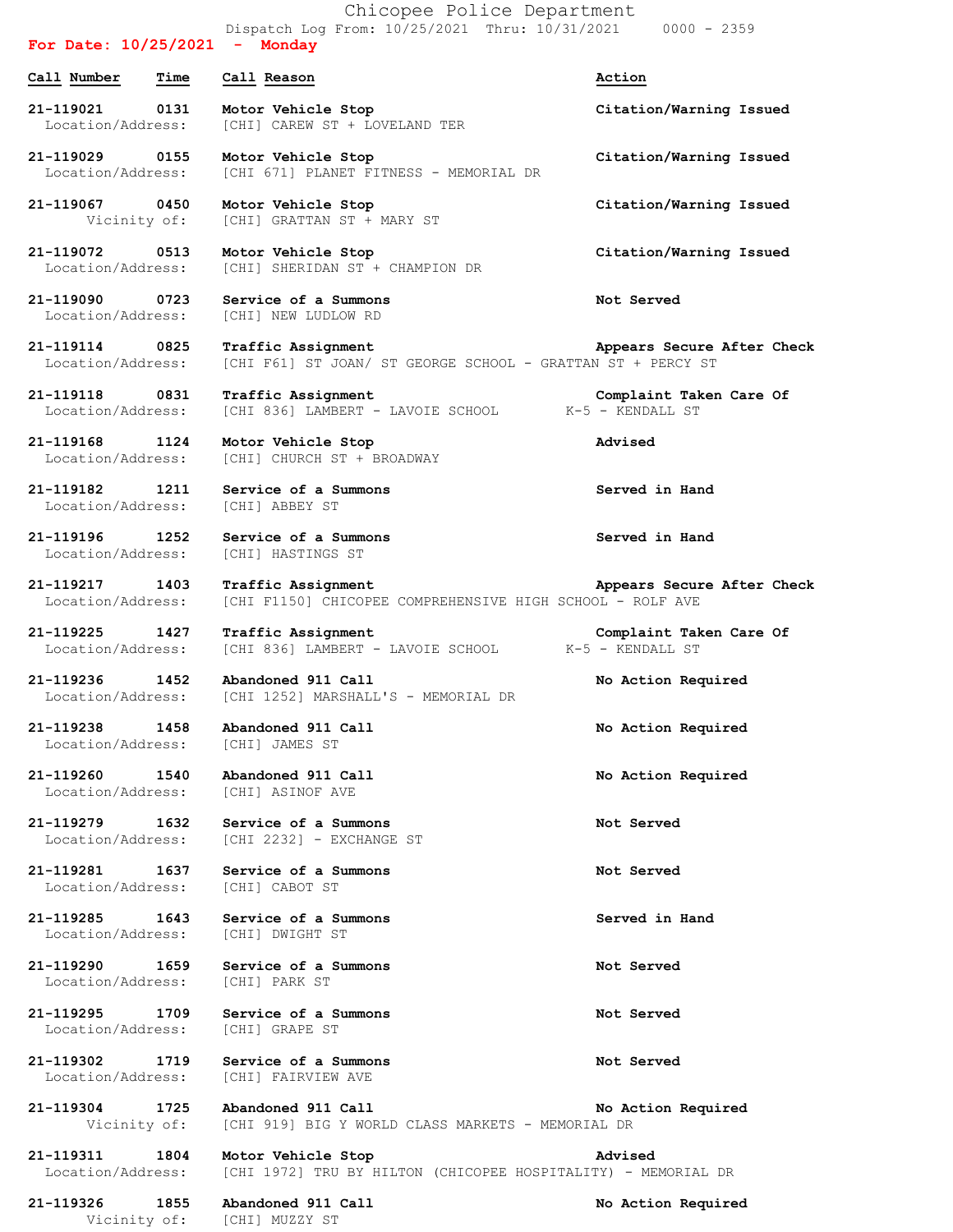**21-119341 2008 BY LAW VIOLATION Advised** Location/Address: [CHI] WILDERMERE ST **For Date: 10/26/2021 - Tuesday 21-119445 0343 Abandoned 911 Call No Action Required** Location/Address: [CHI 1191] WALMART - MEMORIAL DR **21-119459 0647 Traffic Assignment No Action Required** Location/Address: [CHI] CLARENDON AVE **21-119465 0700 Warrant Service Arrest Made** Location/Address: [CHI] COCHRAN ST **21-119472 0724 Service of a Summons Served in Hand** Location/Address: [CHI F3000] - FERRY ST **21-119475 0733 Service of a Summons Not Served** Location/Address: [CHI] WHITMAN ST **21-119496 0839 Warrant Service Arrest Made** Location/Address: [CHI] ROYALTON ST **21-119505 0908 Service of a Summons Complaint Taken Care Of** Location/Address: [CHI] WHITMAN ST **21-119504 0909 Motor Vehicle Stop Criminal Complaint Request** Location/Address: [CHI] SOUTH ST **21-119516 0935 Transport Service Transport Complete** Location/Address: [HOY F1] HOLYOKE HOSPITAL - BEECH ST **21-119524 0949 Traffic Assignment Citation/Warning Issued** Location/Address: [CHI 1308] IDEAL KITCHEN HOME IMPROVEMENTS - GRATTAN ST **21-119527 0959 Motor Vehicle Stop Criminal Complaint Request** Location/Address: [CHI] GRATTAN ST **21-119531 1016 Transport Service Transport Complete** Location/Address: [CHI F825] MASS TRIAL COURT [CHICOPEE] - CHURCH ST **21-119533 1030 Transport Service Transport Complete** Location/Address: [CHI F825] MASS TRIAL COURT [CHICOPEE] - CHURCH ST **21-119536 1037 Transport Service Transport Complete** Location/Address: [CHI F825] MASS TRIAL COURT [CHICOPEE] - CHURCH ST **21-119537 1038 Transport Service Transport Complete** Location/Address: [CHI F825] MASS TRIAL COURT [CHICOPEE] - CHURCH ST **21-119538 1039 Transport Service Transport Complete** Location/Address: [CHI F825] MASS TRIAL COURT [CHICOPEE] - CHURCH ST **21-119539 1039 Abandoned/Found Property Complaint Taken Care Of** Location/Address: [CHI] BRITTON ST + COLLEGE ST **21-119567 1152 Traffic Assignment Citation/Warning Issued** Location/Address: [CHI] CAREW ST **21-119570 1158 Motor Vehicle Stop Citation/Warning Issued** Location/Address: [CHI] CAREW ST **21-119573 1204 Service of a Summons Served in Hand** Location/Address: [CHI 2328] ELCON DR **21-119575 1213 Motor Vehicle Stop Citation/Warning Issued** Location/Address: [CHI] CAREW ST **21-119579 1220 Motor Vehicle Stop Citation/Warning Issued** Location/Address: [CHI] CAREW ST **21-119586 1231 Motor Vehicle Stop Citation/Warning Issued** Location/Address: [CHI] CAREW ST

**21-119340 2007 Abandoned 911 Call Could not Locate**

Location/Address: [CHI F343] CABOTVILLE INDUSTRIAL PARK - FRONT ST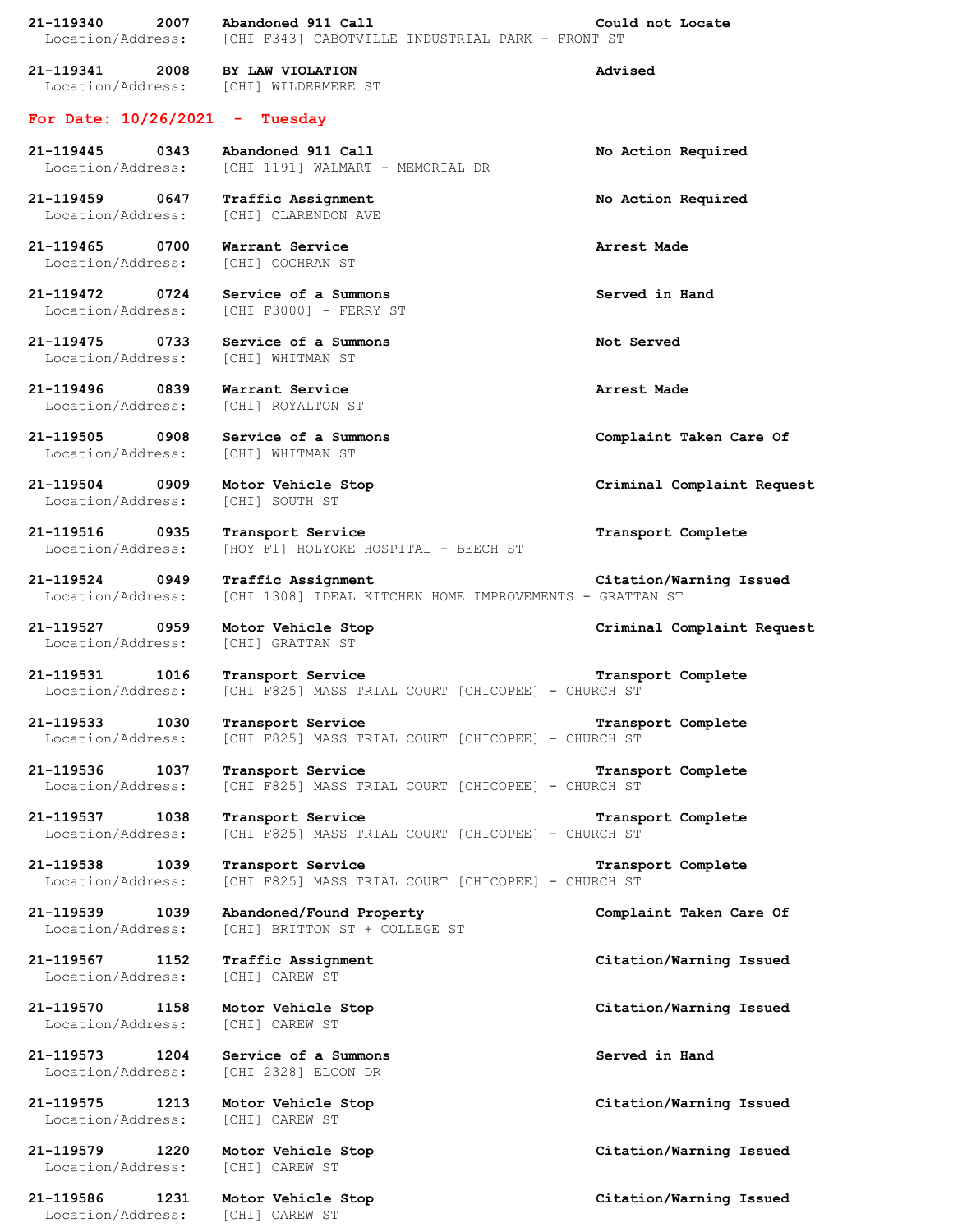**21-119590 1237 Abandoned 911 Call Complaint Taken Care Of** Location/Address: [CHI] FIRST AVE **21-119591 1244 Motor Vehicle Stop Advised** Location/Address: [CHI] CAREW ST **21-119609 1329 Motor Vehicle Stop Citation/Warning Issued** Location/Address: [CHI] SHERIDAN ST **21-119637 1447 Motor Vehicle Stop Citation/Warning Issued** Location/Address: [CHI F740] BRADS SERVICE CENTER - FRONT ST **21-119645 1505 Investigation/Follow Up Complaint Taken Care Of** Location/Address: [CHI] HARVARD ST **21-119647 1516 Motor Vehicle Stop Citation/Warning Issued** Location/Address: [CHI] CAREW ST **21-119656 1529 Motor Vehicle Stop Report Made** Location/Address: [CHI] CAREW ST **21-119693 1620 Motor Vehicle Stop Citation/Warning Issued** Location/Address: [CHI] ARCADE ST + MCKINSTRY AVE **21-119704 1642 Abandoned 911 Call Complaint Taken Care Of** Location/Address: [CHI] HOLIDAY CIR **21-119742 1818 Abandoned 911 Call No Action Required** Location/Address: [CHI] LAMBERT TER **21-119771 2015 Motor Vehicle Stop Citation/Warning Issued** Location/Address: [CHI F659] UNIQUE MOTORS - MEMORIAL DR **21-119776 2024 Abandoned 911 Call No Action Required** Location/Address: [CHI F1285] FIRE STA # 8 - JAMES ST **For Date: 10/27/2021 - Wednesday 21-119817 0022 Motor Vehicle Stop Citation/Warning Issued** Location/Address: [CHI] MONTGOMERY ST **21-119918 0609 Traffic Assignment No Action Required** Location/Address: [CHI] SHERIDAN ST **21-119927 0648 Warrant Service Arrest Made** Location/Address: [CHI] YVONNE ST **21-119931 0716 Traffic Assignment No Action Required** Location/Address: [CHI 832] BELLAMY MIDDLE SCHOOL, EDWARD 6-8 - PENDLETON AVE **21-119952 0833 Motor Vehicle Stop Advised** Location/Address: [CHI] GRANBY RD + COLUMBA ST **21-119957 0851 Transport Service Transport Complete** Location/Address: [CHI F825] MASS TRIAL COURT [CHICOPEE] - CHURCH ST **21-119975 0946 Transport Service Transport Complete** Location/Address: [CHI F825] MASS TRIAL COURT [CHICOPEE] - CHURCH ST **21-119989 1029 Transport Service Transport Complete** Location/Address: [CHI F825] MASS TRIAL COURT [CHICOPEE] - CHURCH ST **21-120001 1103 Transport Service Transport Complete** Location/Address: [CHI F825] MASS TRIAL COURT [CHICOPEE] - CHURCH ST **21-120002 1106 Abandoned 911 Call Unfounded** Location/Address: [CHI 497] MOTEL 6 - JOHNNY CAKE HOLLOW RD **21-120076 1524 Abandoned 911 Call Could not Locate** Location/Address: [CHI] ACREBROOK DR **21-120093 1605 Abandoned 911 Call No Action Required** Location/Address: [CHI] CABOT ST

Location/Address: [CHI] GROVE ST

**21-120103 1628 Repossessed Motor Vehicle/Other Complaint Taken Care Of**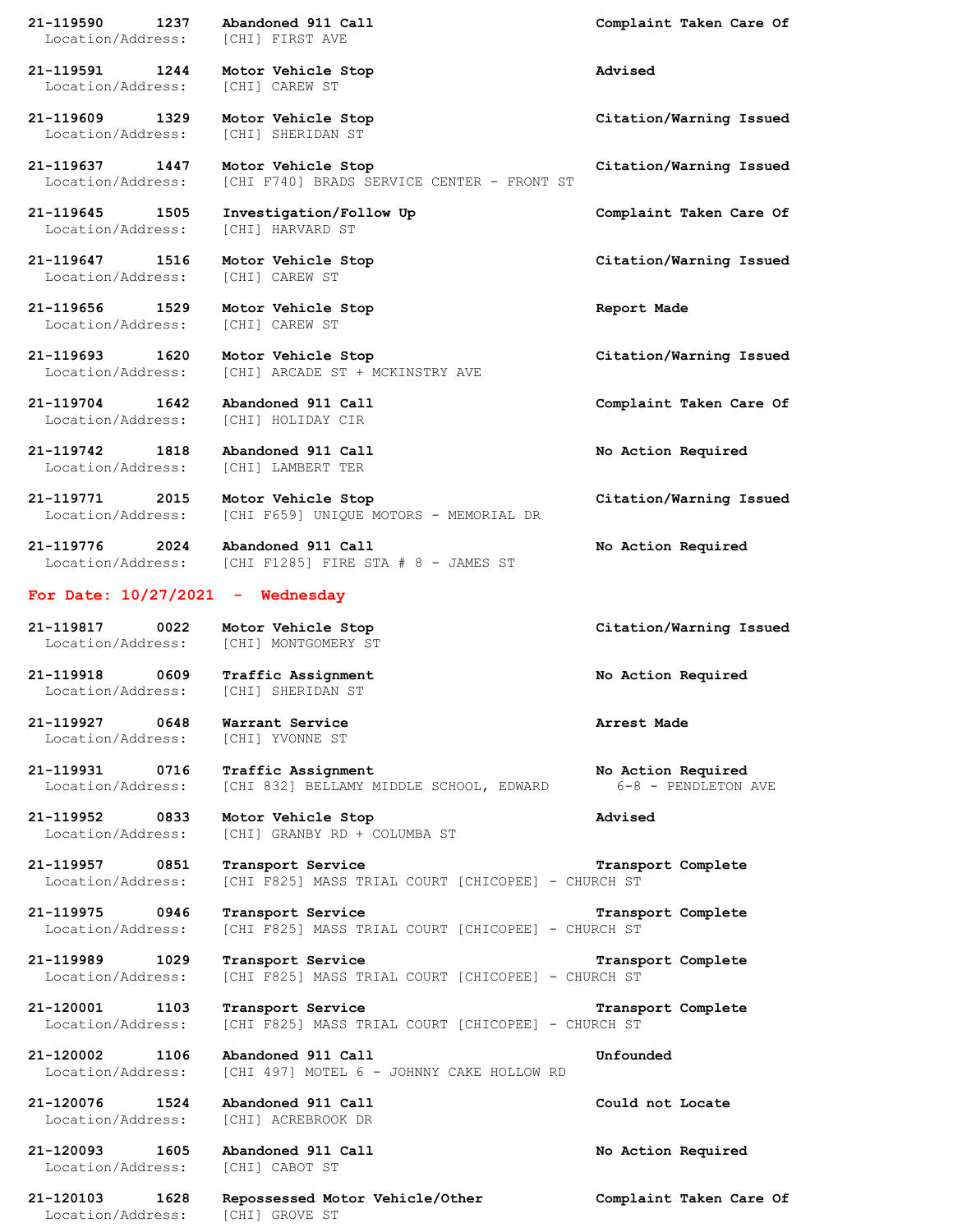| 21-120105<br>1628<br>Location/Address: | Abandoned 911 Call<br>[CHI] ACREBROOK DR                                                   | No Action Required                          |
|----------------------------------------|--------------------------------------------------------------------------------------------|---------------------------------------------|
|                                        |                                                                                            |                                             |
| 21-120104<br>1629<br>Location/Address: | Motor Vehicle Stop<br>[CHI F641] WENDYS OLD FASHIONED HAMBURGERS AREA OFFICE - MEMORIAL DR | Citation/Warning Issued                     |
| 21-120119<br>1649<br>Location/Address: | Repossessed Motor Vehicle/Other<br>[CHI] MEMORIAL DR                                       | Complaint Taken Care Of                     |
| 21-120120<br>1653<br>Location/Address: | Repossessed Motor Vehicle/Other<br>[CHI] OLD FULLER RD                                     | Complaint Taken Care Of                     |
| 21-120155<br>1829<br>Location/Address: | Motor Vehicle Stop<br>[CHI] MEMORIAL DR + YORKTOWN CT                                      | Arrest Made                                 |
| 21-120168<br>1912<br>Location/Address: | Warrant Service<br>[CHI] BRITTON ST                                                        | Could not Locate                            |
| 21-120176<br>1943<br>Location/Address: | Abandoned 911 Call<br>[CHI] SPRINGFIELD ST                                                 | No Action Required                          |
| 21-120211 2155<br>Location/Address:    | Motor Vehicle Stop<br>[CHI 702] JIFFY LUBE - MEMORIAL DR                                   | Advised                                     |
| 21-120235<br>2326<br>Location/Address: | Repossessed Motor Vehicle/Other<br>[CHI] EAST MAIN ST                                      | No Action Required                          |
| For Date: $10/28/2021$                 | Thursday<br>÷                                                                              |                                             |
| 21-120253<br>0023<br>Location/Address: | Motor Vehicle Stop<br>[CHI] BRIDGE ST                                                      | Citation/Warning Issued                     |
| 21-120255<br>0024<br>Location/Address: | Motor Vehicle Stop<br>[CHI] SHAWINIGAN DR                                                  | Citation/Warning Issued                     |
| 21-120263<br>0047<br>Location/Address: | Motor Vehicle Stop<br>[CHI] CHICOPEE ST + MEADOW ST                                        | Citation/Warning Issued                     |
| 21-120273<br>0157<br>Location/Address: | Abandoned 911 Call<br>[CHI 1816] RESTAURANT DEPOT - FIRST AVE                              | Appears Secure After Check                  |
| 21-120307<br>0757<br>Location/Address: | Repossessed Motor Vehicle/Other<br>[CHI] GRATTAN ST                                        | Complaint Taken Care Of                     |
| 21-120310<br>0812<br>Location/Address: | Abandoned 911 Call<br>[CHI] BROADWAY                                                       | False Alarm                                 |
| 21-120322<br>0831<br>Location/Address: | Traffic Assignment<br>[CHI 836] LAMBERT - LAVOIE SCHOOL                                    | Complaint Taken Care Of<br>K-5 - KENDALL ST |
| 21-120324 0832<br>Location/Address:    | Motor Vehicle Stop<br>[CHI 715] TD BANK NA - MEMORIAL DR                                   | Advised                                     |
| 21-120328<br>0838<br>Location/Address: | Repossessed Motor Vehicle/Other<br>[CHI] STATE ST                                          | Complaint Taken Care Of                     |
| 21-120344 0920<br>Location/Address:    | Service of a Summons<br>[CHI 39] - BROADWAY                                                | Not Served                                  |
| 21-120387 1139<br>Location/Address:    | Service of a Summons<br>[CHI] BROADWAY                                                     | Not Served                                  |
| 21-120397 1149<br>Location/Address:    | Transport Service<br>[CHI F825] MASS TRIAL COURT [CHICOPEE] - CHURCH ST                    | Transport Complete                          |
| 21-120450 1439<br>Location/Address:    | Abandoned 911 Call<br>[CHI] GRATTAN ST                                                     | Unfounded                                   |
| 21-120476<br>1539<br>Location/Address: | Warrant Service<br>[CHI] NAOMI ST                                                          | Arrest Made                                 |
| 21-120513<br>1727<br>Location/Address: | Transport Service<br>[LUD 1] HAMPDEN COUNTY JAIL - RANDALL RD                              | Transport Complete                          |
| 21-120556<br>1910<br>Location/Address: | Transport Service<br>[LUD 1] HAMPDEN COUNTY JAIL - RANDALL RD                              | Transport Complete                          |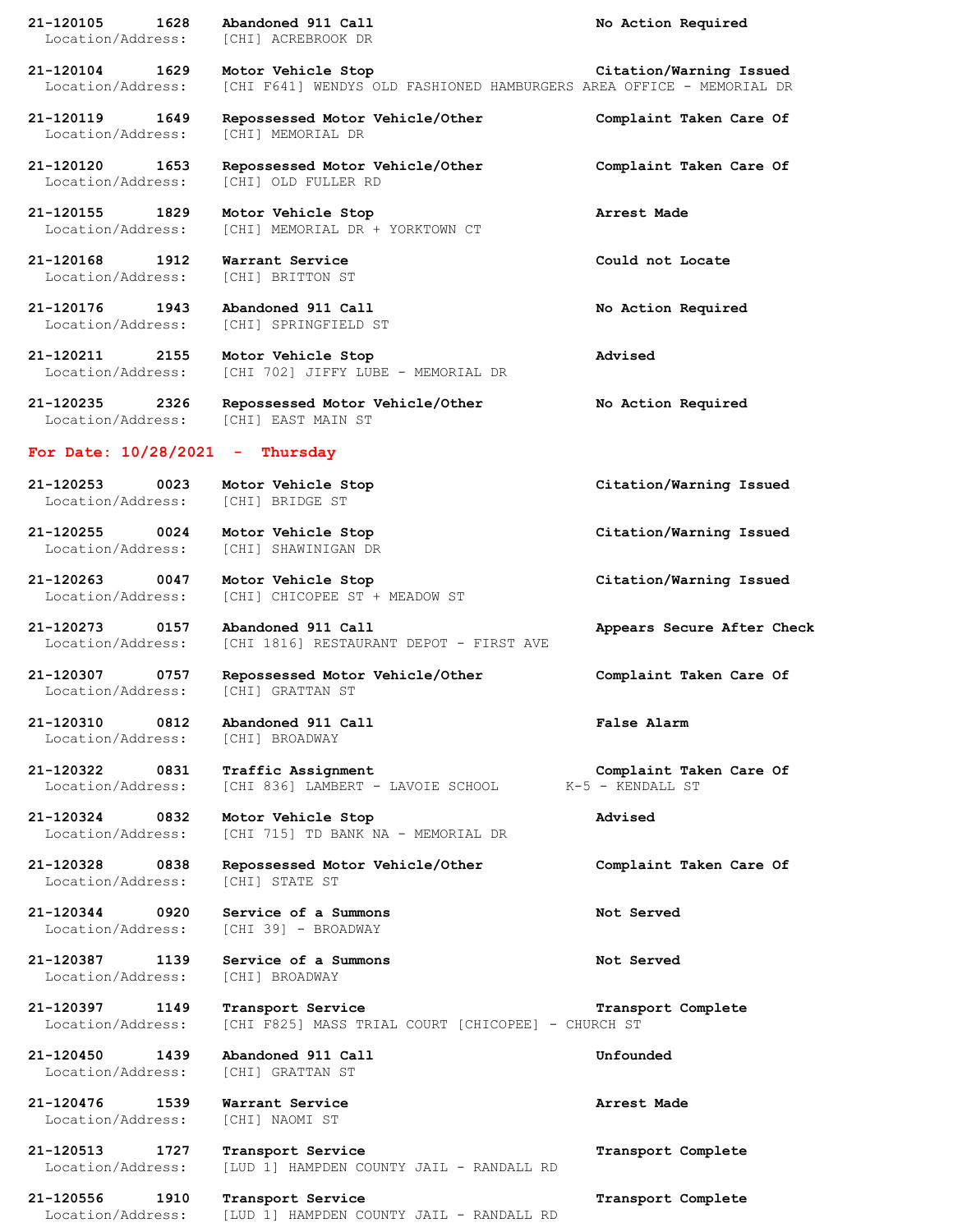**21-120557 1934 Motor Vehicle Stop Citation/Warning Issued** Location/Address: [CHI 276] SUNOCO A PLUS MINI MART - CHICOPEE ST **21-120567 2025 Abandoned 911 Call No Action Required** Location/Address: [CHI XP2074] - ANN ST **21-120578 2126 Motor Vehicle Stop Advised** Location/Address: [CHI 579] - CHICOPEE ST **21-120579 2139 Motor Vehicle Stop Citation/Warning Issued** Location/Address: [CHI] MONTGOMERY ST + DALE ST **21-120582 2201 Motor Vehicle Stop Citation/Warning Issued** Location/Address: [CHI 276] SUNOCO A PLUS MINI MART - CHICOPEE ST **21-120588 2219 Motor Vehicle Stop Advised** Location/Address: [CHI] DALE ST + MONTGOMERY ST **21-120599 2315 Motor Vehicle Stop Citation/Warning Issued** Location/Address: [CHI 692] GIOVANNIS PIZZA SHOP - MEMORIAL DR **For Date: 10/29/2021 - Friday 21-120626 0026 Motor Vehicle Stop Citation/Warning Issued** Location/Address: [CHI] MEMORIAL DR + STREIBER DR **21-120632 0044 Motor Vehicle Stop Citation/Warning Issued** Location/Address: [CHI] MEMORIAL DR + STREIBER DR **21-120647 0108 Motor Vehicle Stop Citation/Warning Issued** Location/Address: [CHI 677] SPEEDWAY - MEMORIAL DR **21-120676 0212 Motor Vehicle Stop Citation/Warning Issued** Location/Address: [CHI 677] SPEEDWAY - MEMORIAL DR **21-120687 0258 Motor Vehicle Stop Citation/Warning Issued** Location/Address: [CHI] MEMORIAL DR + STREIBER DR **21-120692 0323 Abandoned 911 Call No Action Required** Location/Address: [CHI] BORYS CIR **21-120702 0357 Motor Vehicle Stop Citation/Warning Issued** Location/Address: [CHI] MONTCALM ST + MANNING ST **21-120706 0447 Motor Vehicle Stop Citation/Warning Issued** Location/Address: [CHI] MEMORIAL DR + PENDLETON AVE **21-120713 0520 Motor Vehicle Stop Citation/Warning Issued** Location/Address: [CHI] MEMORIAL DR + PENDLETON AVE **21-120730 0635 Warrant Service Arrest Made** Location/Address: [CHI 2418] - BUCKLEY BLVD **21-120735 0705 Warrant Service Could not Locate** Location/Address: [CHI F1416] - GRATTAN ST **21-120743 0735 Warrant Service Arrest Made** Location/Address: [CHI] MUZZY ST **21-120775 0853 Transport Service Transport Complete** Location/Address: [CHI F825] MASS TRIAL COURT [CHICOPEE] - CHURCH ST **21-120784 0917 Motor Vehicle Stop Criminal Complaint Request** Location/Address: [CHI] GRATTAN ST **21-120792 0946 Repossessed Motor Vehicle/Other Complaint Taken Care Of** Location/Address: [CHI] EAST MAIN ST **21-120795 0951 Repossessed Motor Vehicle/Other Complaint Taken Care Of** Location/Address: [CHI] WALTER ST **21-120802 1014 Motor Vehicle Stop Advised** Location/Address: [CHI 1116] BIG Y EXPRESS - GRANBY RD

Location/Address: [CHI F162] - CENTER ST

**21-120806 1031 Service of a Summons Not Served**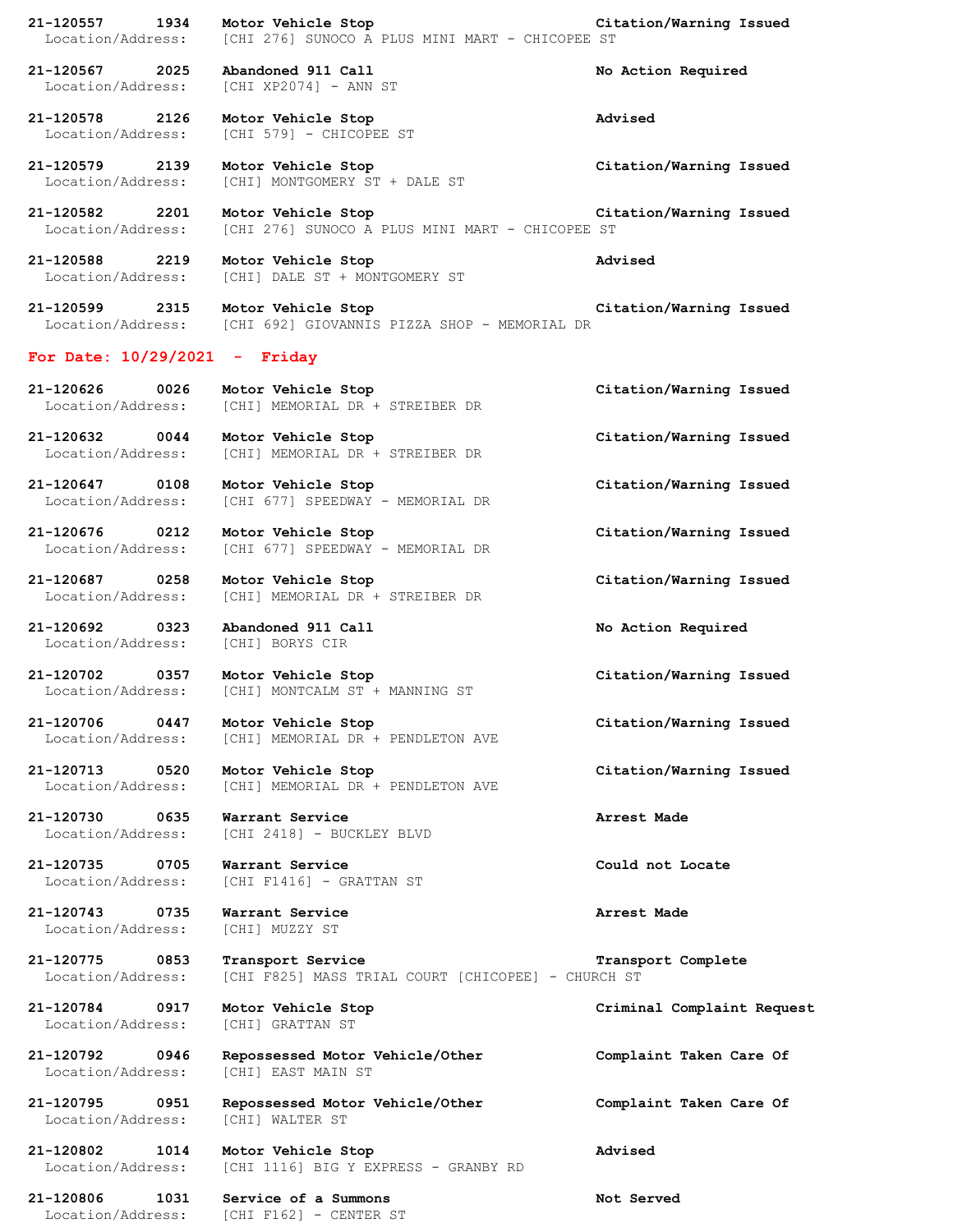Location/Address: [CHI] EXCHANGE ST

**21-120818 1051 Service of a Summons Served in Hand** Location/Address: [CHI] GROVE ST

**21-120824 1058 Service of a Summons Not Served** Location/Address:

**21-120820 1100 Warrant Service Could not Locate** Location/Address: [CHI] OXFORD ST

**21-120821 1101 Warrant Service Served in Hand** Location/Address: [CHI] PARK ST

**21-120827 1109 Service of a Summons Could not Locate**

**21-120829 1114 Service of a Summons Could not Locate**

**21-120832 1117 Service of a Summons Could not Locate** Location/Address: [CHI] PINE ST

**21-120836 1124 Service of a Summons Not Served**

Location/Address: [CHI] DALE ST

Location/Address: [CHI] CAREW ST

Location/Address: [CHI] CAREW ST

Location/Address: [CHI] CAREW ST

**21-120881 1316 Motor Vehicle Stop Citation/Warning Issued** Location/Address: [CHI] CAREW ST

**21-120888 1331 Warrant Service No Action Required** Location/Address: [CHI] VOLPE DR

**21-120891 1339 Motor Vehicle Stop Citation/Warning Issued** Location/Address: [CHI] CAREW ST

**21-120896 1351 Motor Vehicle Stop Citation/Warning Issued** Location/Address: [CHI] CAREW ST

**21-120902 1359 Motor Vehicle Stop Citation/Warning Issued** Location/Address: [CHI] CAREW ST

**21-120810 1041 Service of a Summons Served in Hand** Location/Address: [CHI] CHESTNUT ST

**21-120817 1050 Service of a Summons Not Served**

Location/Address: [CHI] VICTORIA PARK

**21-120828 1111 Service of a Summons Could not Locate** Location/Address: [CHI] CENTRAL AVE

Location/Address: [CHI] DEANE ST

Location/Address: [CHI] MONTGOMERY ST

**21-120835 1122 Motor Vehicle Stop Citation/Warning Issued** Location/Address: [CHI 1402] MCKINSTRY MARKET GARDEN INC - MONTGOMERY ST

Location/Address: [CHI] CRESCENT DR

**21-120837 1125 Service of a Summons Served in Hand** Location/Address: [CHI] HIGH ST

**21-120841 1132 Service of a Summons Could not Locate** Location/Address: [CHI] MADISON ST

**21-120879 1305 Motor Vehicle Stop Citation/Warning Issued**

**21-120900 1359 Traffic Assignment Complaint Taken Care Of** Location/Address: [CHI F1150] CHICOPEE COMPREHENSIVE HIGH SCHOOL - ROLF AVE

**21-120830 1115 Traffic Assignment Citation/Warning Issued**

**21-120859 1208 Motor Vehicle Stop Citation/Warning Issued**

**21-120873 1251 Traffic Assignment Citation/Warning Issued**

**21-120874 1254 Motor Vehicle Stop Citation/Warning Issued**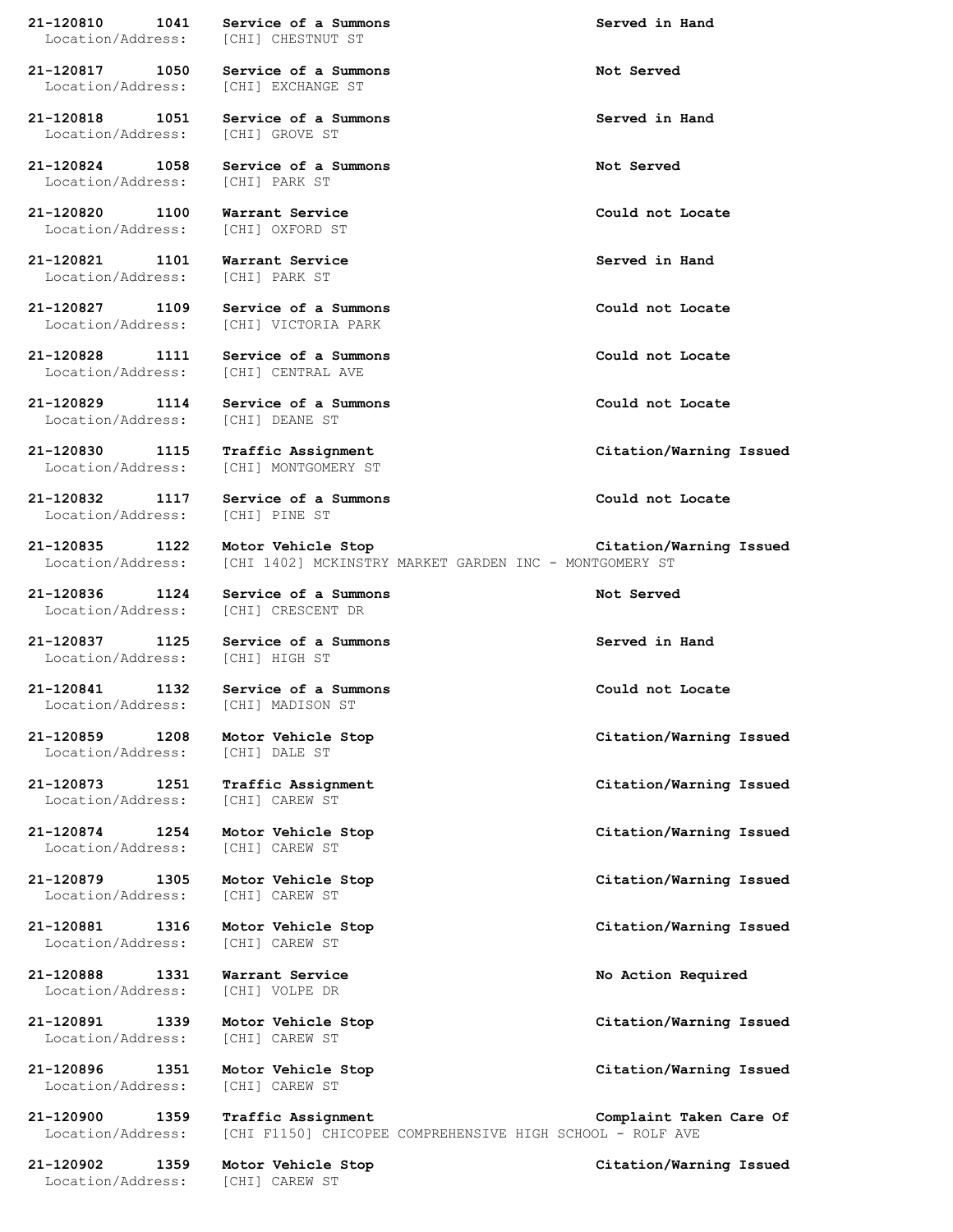| 21-120904<br>1408<br>Location/Address: | Motor Vehicle Stop<br>[CHI] EAST MAIN ST + GLENDALE ST                                               | Citation/Warning Issued |
|----------------------------------------|------------------------------------------------------------------------------------------------------|-------------------------|
| 21-120918 1440<br>Location/Address:    | Motor Vehicle Stop<br>[CHI] MONTGOMERY ST                                                            | Citation/Warning Issued |
| 21-120960 1623<br>Location/Address:    | Abandoned 911 Call<br>[CHI 146] MCKINLEY HOUSE APARTMENTS - ASINOF AVE                               | Assist Given            |
| 21-120986 1730<br>Location/Address:    | Motor Vehicle Stop<br>[CHI] PROSPECT ST                                                              | Citation/Warning Issued |
| 21-120993 1745<br>Location/Address:    | Abandoned 911 Call<br>[CHI] SPRINGFIELD ST                                                           | No Action Required      |
| 21-120994 1747<br>Location/Address:    | Repossessed Motor Vehicle/Other<br>[CHI] MEMORIAL DR                                                 | Complaint Taken Care Of |
| 21-121000 1803<br>Location/Address:    | Service of a Summons<br>[CHI F1243] - EAST MAIN ST                                                   | Not Served              |
| 21-121016<br>1858<br>Vicinity of:      | Motor Vehicle Stop<br>[CHI 1160] CHICOPEE LIBRARY-EMILY PARTYKA CENTER BRANCH - FRONT ST             | Citation/Warning Issued |
| 21-121019<br>1901<br>Location/Address: | Abandoned 911 Call<br>[CHI] GRANBY RD                                                                | Could not Locate        |
| 21-121057<br>2129<br>Location/Address: | Motor Vehicle Stop<br>[CHI 670] CUMBERLAND FARMS - MEMORIAL DR                                       | Advised                 |
| 21-121078 2248<br>Location/Address:    | Motor Vehicle Stop<br>[CHI F682] DAIRY QUEEN - MEMORIAL DR                                           | Citation/Warning Issued |
| 21-121084<br>2310<br>Location/Address: | Motor Vehicle Stop<br>[CHI 276] SUNOCO A PLUS MINI MART - CHICOPEE ST                                | Citation/Warning Issued |
| For Date: $10/30/2021$ - Saturday      |                                                                                                      |                         |
| 21-121099<br>0011<br>Location/Address: | Motor Vehicle Stop<br>[CHI] MONTGOMERY ST                                                            | Citation/Warning Issued |
| 21-121119<br>0045<br>Location/Address: | Abandoned 911 Call<br>[CHI] SCHOOL ST                                                                | Could not Locate        |
| 0048<br>21-121121<br>Location/Address: | Motor Vehicle Stop<br>[CHI] VAN HORN ST + FAIRVIEW AVE                                               | Citation/Warning Issued |
| 21-121122 0050<br>Location:            | Motor Vehicle Stop<br>[CHI] ON THE BRIDGE                                                            | Citation/Warning Issued |
| 21-121129<br>0057<br>Location/Address: | Motor Vehicle Stop<br>[CHI] BRIDGE ST + EAST MAIN ST                                                 | Assist Given            |
| 21-121139 0126<br>Location/Address:    | Motor Vehicle Stop<br>[CHI] CENTER ST                                                                | No Action Required      |
| 21-121153 0216<br>Location/Address:    | Motor Vehicle Stop<br>[CHI 48] TYLUNAS FUNERAL HOME - BROADWAY                                       | Arrest Made             |
| 21-121158<br>0240<br>Location/Address: | Motor Vehicle Stop<br>[CHI 563] WALGREENS - MEADOW ST                                                | Advised                 |
| 21-121179 0412<br>Location/Address:    | Motor Vehicle Stop<br>[CHI] FAIRVIEW AVE + DONLYN DR                                                 | Citation/Warning Issued |
| 21-121186<br>0442<br>Location/Address: | Motor Vehicle Stop<br>[CHI] SHERIDAN ST + CELEBRATION CIR                                            | Citation/Warning Issued |
| 21-121191 0548<br>Location/Address:    | <b>Traffic Assignment</b><br>[CHI F589] U-HAUL MOVING AND STORAGE OF WMASS & VERMONT - MONTGOMERY ST | No Action Required      |
| 21-121193<br>0600<br>Location/Address: | Traffic Assignment<br>[CHI] SHERIDAN ST                                                              | Complaint Taken Care Of |
| 21-121197<br>0611<br>Location/Address: | Traffic Assignment<br>[CHI 999] AL VARIETY - DALE ST                                                 | No Action Required      |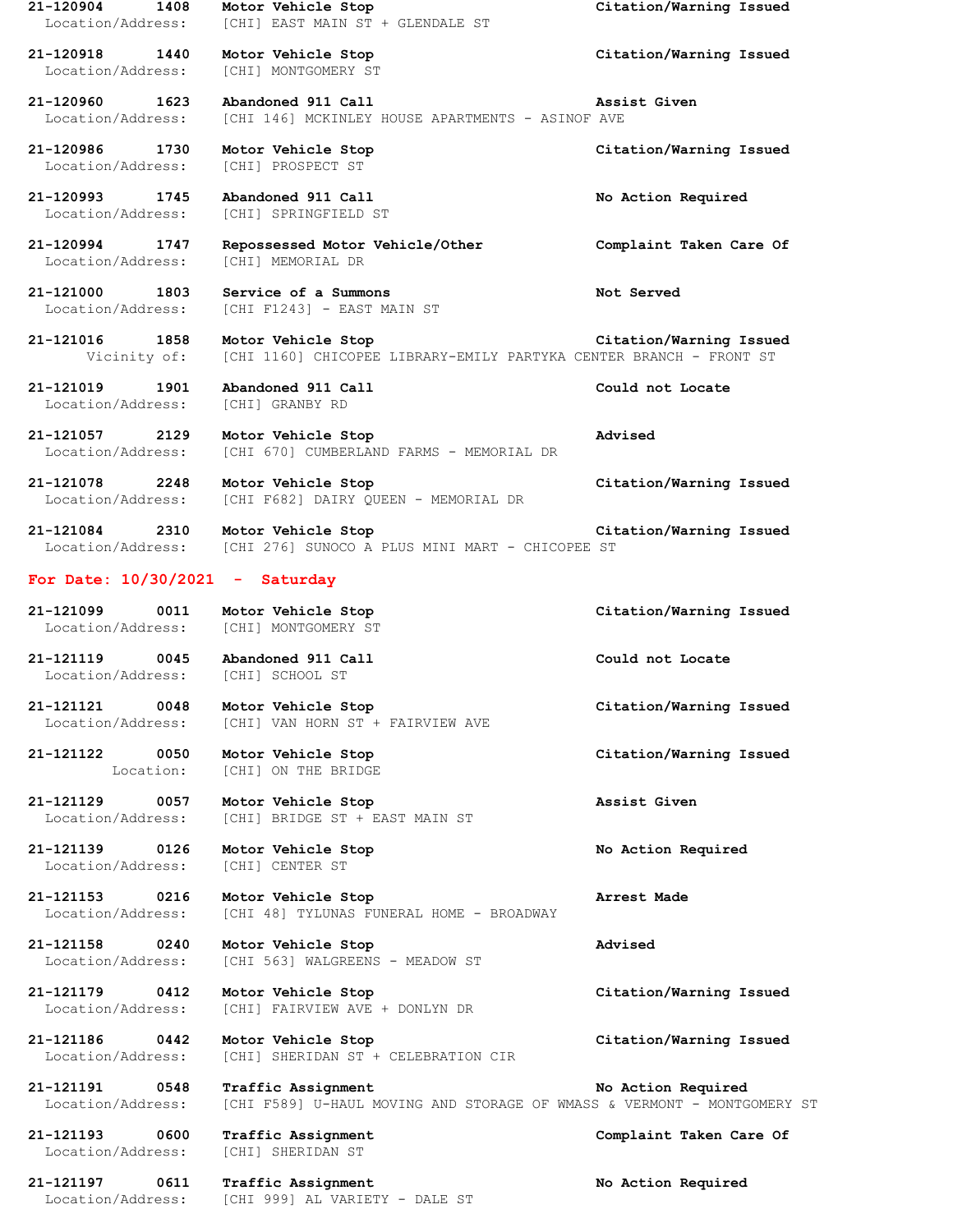**21-121200 0640 Traffic Assignment No Action Required** Location/Address: [CHI] SHERIDAN ST

Location/Address: [CHI] WALNUT ST

Location/Address: [CHI F318] CABOT LIQUORS - EXCHANGE ST

Location/Address: [CHI] CYMAN DR

**21-121433 2319 Transport Service Transport Complete** Location/Address: [LUD 1] HAMPDEN COUNTY JAIL - RANDALL RD

**21-121436 2335 Abandoned 911 Call False Alarm** Location/Address: [CHI] LOOMIS CT

## **For Date: 10/31/2021 - Sunday**

**21-121454 0045 Investigation/Follow Up Complaint Taken Care Of** Location/Address: [CHI] LIBERTY ST

**21-121461 0054 Motor Vehicle Stop Arrest Made** Location/Address: [CHI] EAST MAIN ST + GLENDALE ST

**21-121473 0118 Abandoned 911 Call False Alarm** Location/Address: [CHI 2145] - EAST MAIN ST

Location/Address: [CHI] CANAL ST

Location/Address: [CHI] SPRINGFIELD ST

Location/Address: [CHI F734] AMVETS CLUB POST 12 - MONTGOMERY ST

Location/Address: [CHI] PLEASANT ST

**21-121601 1030 Service of a Summons Served in Hand**

**21-121199 0629 Motor Vehicle Stop Citation/Warning Issued** Location/Address: [CHI] PADGETTE ST + WESTOVER RD

**21-121204 0715 Motor Vehicle Stop Citation/Warning Issued** Location/Address: [CHI] SHERIDAN ST + CHAMPION DR

**21-121210 0741 Motor Vehicle Stop Citation/Warning Issued** Location/Address: [CHI] SHERIDAN ST + PADGETTE ST

**21-121232 0939 Motor Vehicle Stop Advised** [CHI] MONTGOMERY ST + YELLE ST

**21-121266 1220 Abandoned 911 Call Advised** Location/Address: [CHI 1281] OLIVINE ST

**21-121275 1249 Abandoned 911 Call Could not Locate** Location/Address: [CHI 938] HOME DEPOT - MEMORIAL DR

**21-121421 2225 Investigation/Follow Up Arrest Made**

**21-121423 2233 Motor Vehicle Stop Citation/Warning Issued**

**21-121424 2233 Repossessed Motor Vehicle/Other Complaint Taken Care Of**

**21-121535 0555 Abandoned 911 Call No Action Required**

**21-121543 0659 Motor Vehicle Stop Citation/Warning Issued**

**21-121582 0933 Traffic Assignment No Action Required**

**21-121589 0959 Abandoned 911 Call Appears Secure After Check**

**21-121598 1024 Abandoned 911 Call Assist Given** Location/Address: [CHI 146] MCKINLEY HOUSE APARTMENTS - ASINOF AVE

Location/Address: [CHI] NEILL AVE

**21-121668 1422 BY LAW VIOLATION Advised** Location/Address: [CHI] - SPRINGFIELD ST

**21-121682 1516 Abandoned 911 Call False Alarm** Location/Address: [CHI] SCHOOLHOUSE RD

**21-121699 1602 Transport Service Transport Complete** Location/Address: [LUD 1] HAMPDEN COUNTY JAIL - RANDALL RD

**21-121749 1833 Motor Vehicle Stop Advised** Location/Address: [CHI 574] PRIDE - MONTGOMERY ST